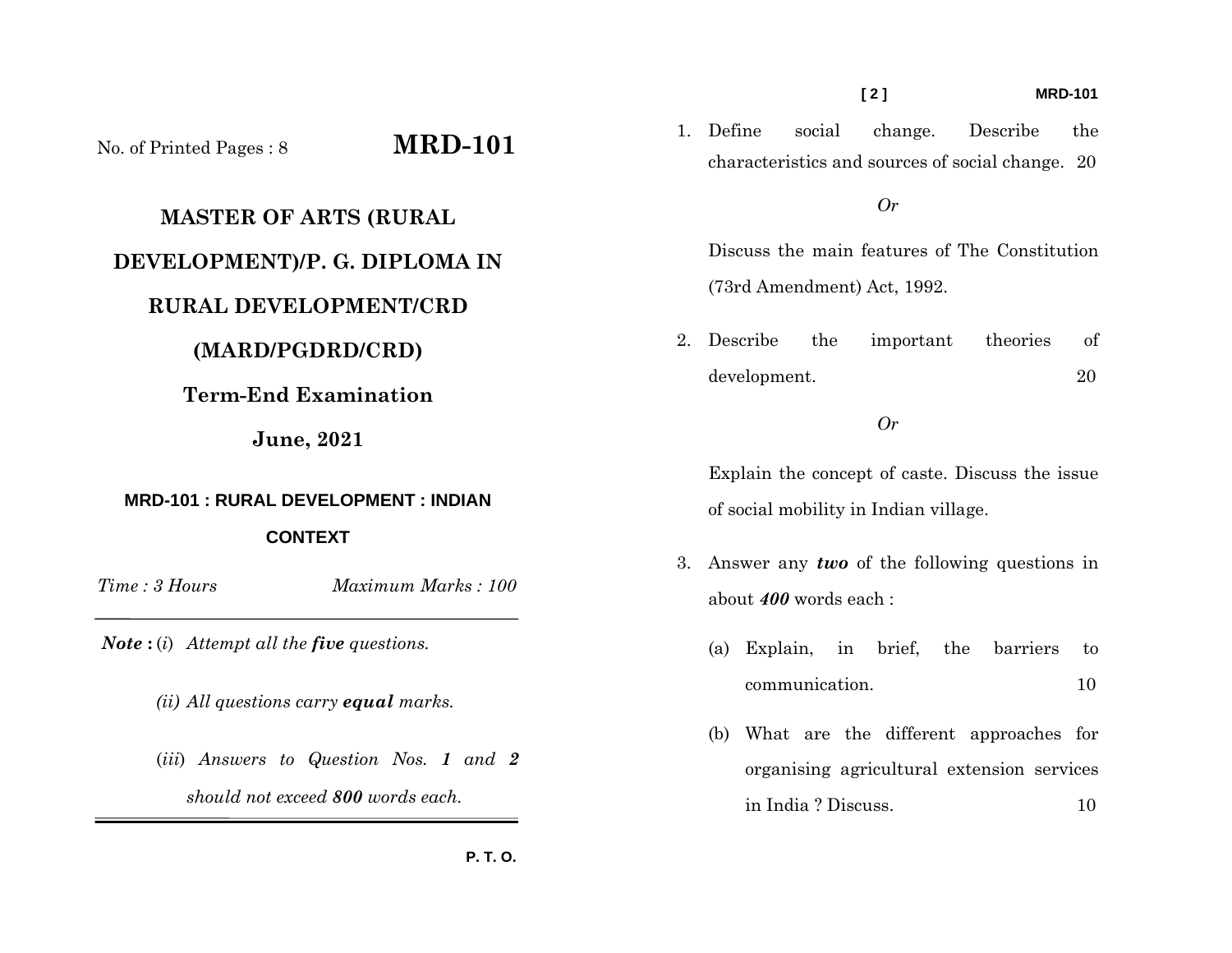### **[ 3 ] MRD-101**

- (c) Briefly discuss the salient features of the provisions of the Panchayats (Extension to the Scheduled Areas) Act, 1996. 10
- 4. Answer any *four* of the following in about *200* words each :
	- (a) Message Design 5
	- (b) Essential ingredients of empowerment 5
	- (c) Community Development Programme 5
	- (d) Little and great traditions 5
	- (e) Ceiling on land holdings 5
	- (f) Importance of District Rural Development Agency 5
- 5. Write short notes on any *five* of the following in about *100* words each :
	- (a) Rostow's Stages of Growth 4
	- (b) Local Level Participation in Rural Development 4
	- (c) Operation Barga 4

# **[ 4 ] MRD-101**

(d) SEWA 4

|     | (e) The Dimensions of Poverty |  |                                       |
|-----|-------------------------------|--|---------------------------------------|
| (f) |                               |  | The Salient Features of Participatory |
|     | Development                   |  |                                       |
|     | (g) The Grameen Bank          |  |                                       |
|     | (h) Folk Media                |  |                                       |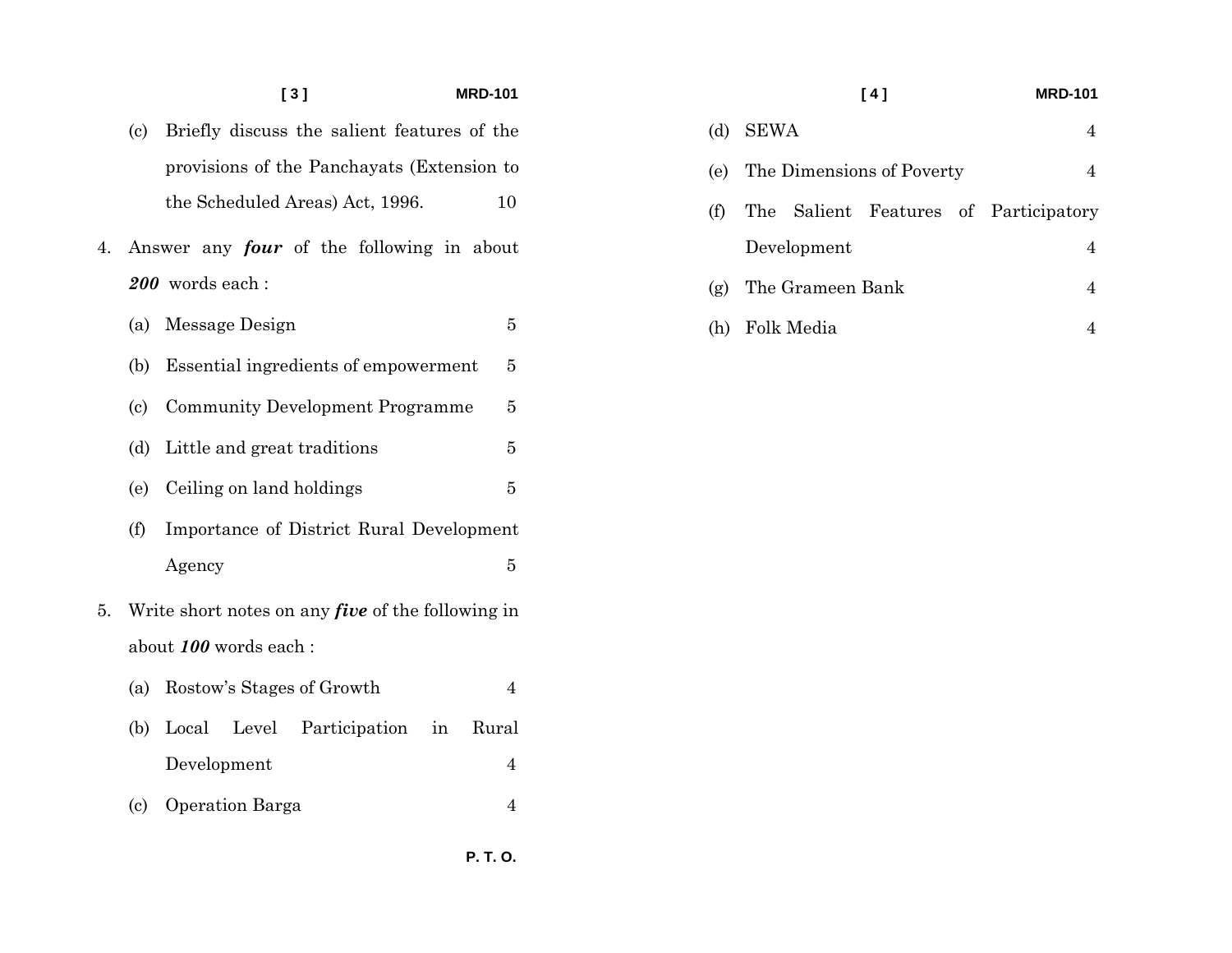| [5]                                                                                  | <b>MRD-101</b> |                           | [6]                                                           |      | <b>MRD-101</b> |  |
|--------------------------------------------------------------------------------------|----------------|---------------------------|---------------------------------------------------------------|------|----------------|--|
|                                                                                      | <b>MRD-101</b> |                           | 1. सामाजिक परिवर्तन को परिभाषित कीजिए। सामाजिक                |      |                |  |
| एम. ए. ( ग्राम विकास)∕ग्राम विकास में                                                |                |                           | परिवर्तन की विशेषताओं और स्रोतों का वर्णन कीजिए।              |      | 20             |  |
| स्नातकोत्तर डिप्लोमा ∕सी. आर. डी.                                                    |                | अथवा                      |                                                               |      |                |  |
| (एम.ए.आर.डी./पी.जी.डी.आर.डी./सी.आर.डी.)                                              |                |                           | संविधान (73वाँ संशोधन) अधिनियम, 1992 की प्रमुख                |      |                |  |
| सत्रांत परीक्षा                                                                      |                | विशेषताओं की चर्चा कीजिए। |                                                               |      |                |  |
| जून, $2021$                                                                          |                |                           | 2. विकास के महत्वपूर्ण सिद्धान्तों की व्याख्या कीजिए। 20      |      |                |  |
| एम. आर. डी.-101 : ग्राम विकास : भारतीय सन्दर्भ                                       |                |                           |                                                               | अथवा |                |  |
| समय : 3 घण्टे<br>अधिकतम अंक : 100                                                    |                |                           | जाति की अवधारणा को स्पष्ट कीजिए। भारतीय ग्रामों में           |      |                |  |
| <i>नोट</i> : (i)  सभी <b>पाँच</b> प्रश्नों के उत्तर दीजिए।                           |                |                           | सामाजिक गतिशीलता के मुद्दों की चर्चा कीजिए।                   |      |                |  |
| $(ii)$ सभी प्रश्नों के अंक समान हैं।                                                 |                |                           | 3. निम्नलिखित में से किन्हीं <i>दो</i> प्रश्नों के उत्तर लगभग |      |                |  |
|                                                                                      |                |                           | 400 शब्दों (प्रत्येक) में दीजिए :                             |      |                |  |
| $(iii)$ प्रश्न सं. 1 और 2 के उत्तर 800 शब्दों<br>(प्रत्येक) से अधिक नहीं होने चाहिए। |                |                           | (क) संचार के अवरोधों को संक्षेप में स्पष्ट कीजिए।             |      |                |  |
|                                                                                      |                |                           |                                                               |      | 10             |  |